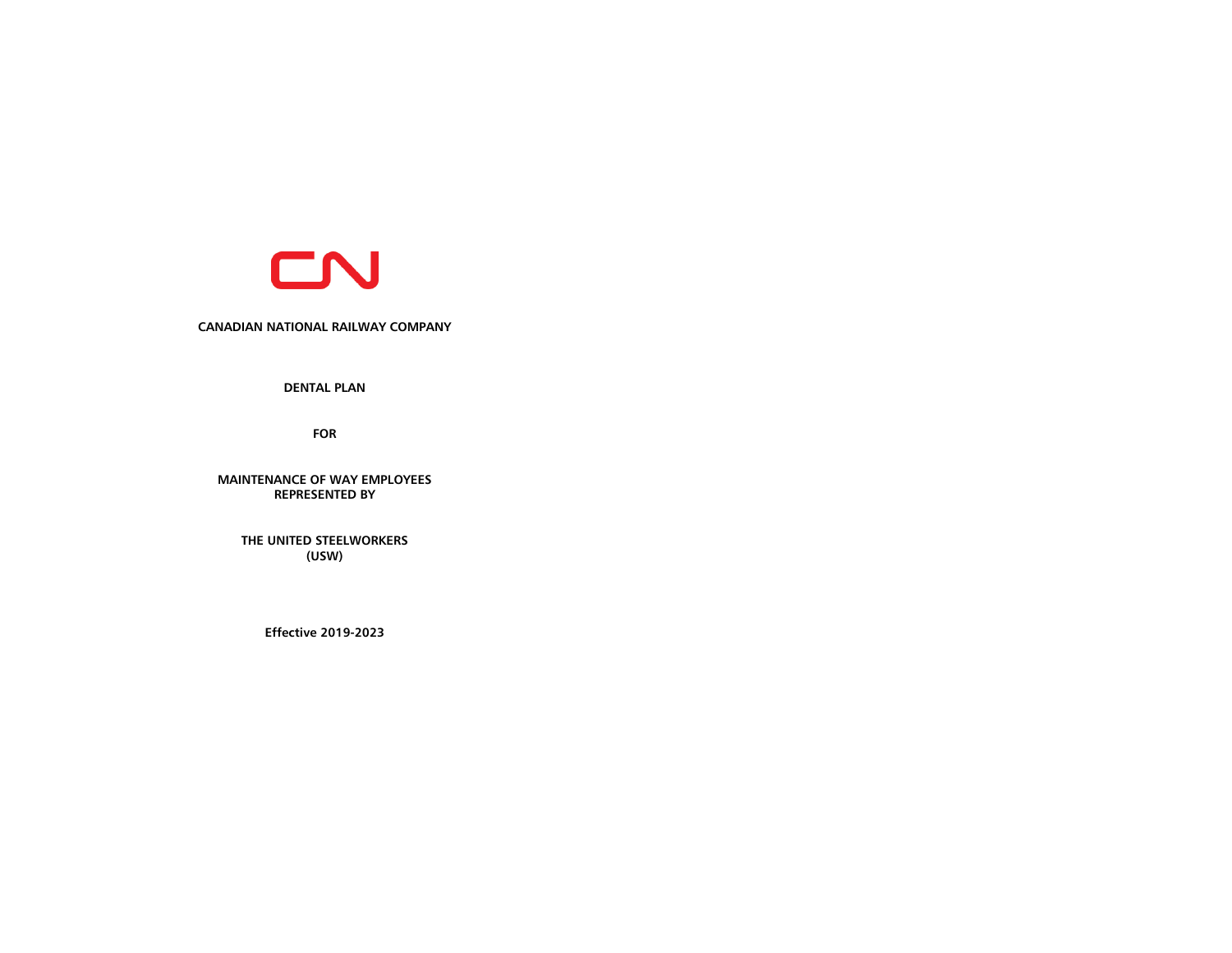## **FOREWORD**

This booklet explains the **Dental Plan for railway employees represented by the United Steelworkers (USW) in Canada and their dependents,** put in place as the result of negotiations between CN and your labour union. You are encouraged to make full use of the Plan in a program of regular dental care for you and your family.

The cost of the Dental Plan is currently paid by the Company and provides a wide range of basic and major restorative services. It is administered by Sun Life of Canada.

What follows is a summary of the main features of the Plan. While every effort has been made to ensure that this booklet is accurate, the Plan Contract **No. 025725** is the governing document. The program is also intended to comply with all federal and provincial laws. In the event of any conflict, the terms of the applicable laws will govern.

Please read this booklet carefully and keep it as a reference. If any further information is required, contact the Benefits Administration group at 1- 800-363-6060 and follow instructions.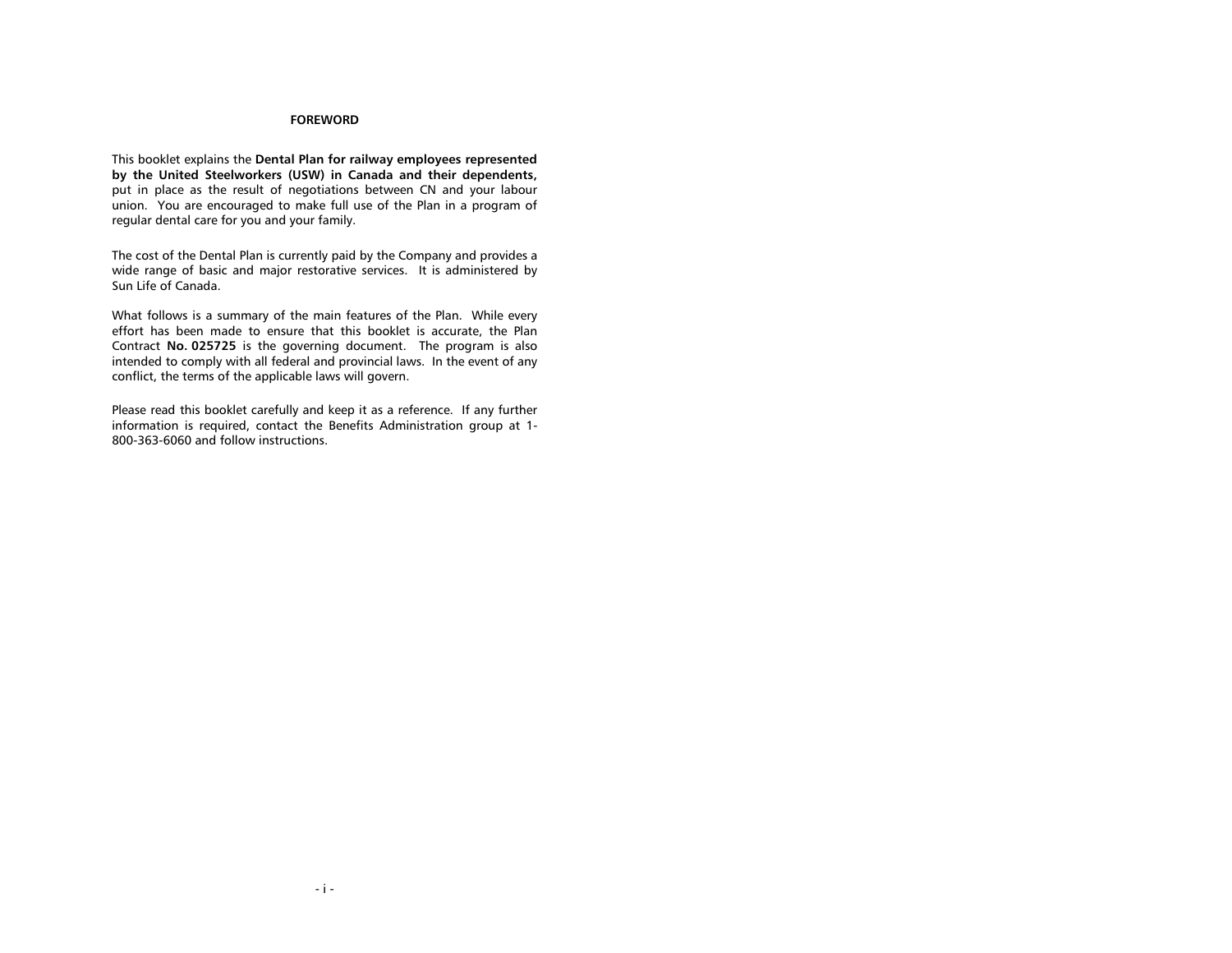# **TABLE OF CONTENTS**

| ۰. |
|----|
|----|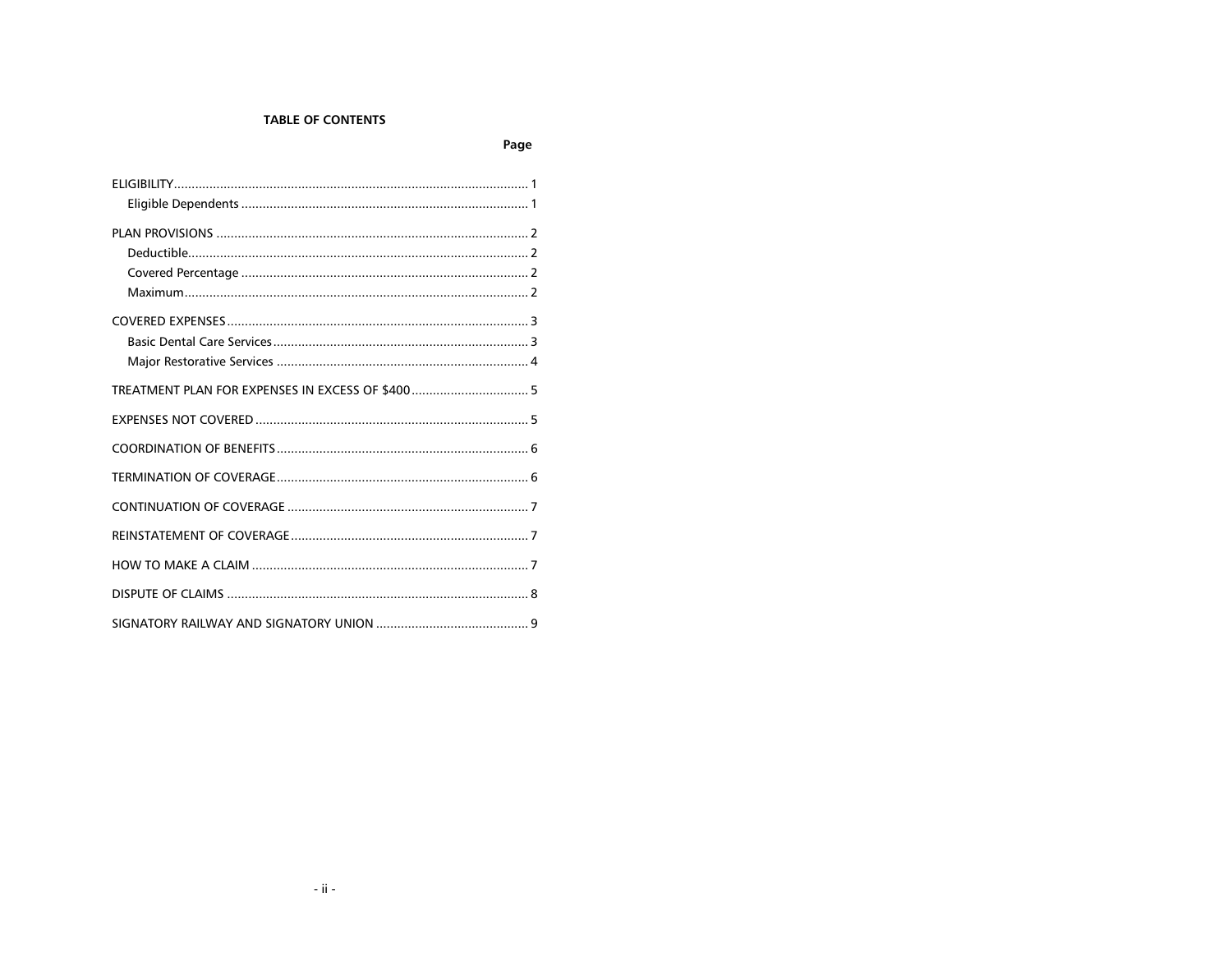#### **ELIGIBILITY**

<span id="page-3-0"></span>You and your eligible dependents are covered on the first day of employment.

Once you have established your eligibility under the Plan, you remain covered during each month in which you have compensated service until coverage terminates as explained in the "Termination of Coverage" section of this booklet.

Once you are eligible, enrolment in the Plan is automatic.

#### <span id="page-3-1"></span>**Eligible Dependents**

The following members of your family are considered eligible dependents:

- your spouse (if you and your spouse are separated, your spouse must be financially supported by you in order to be considered eligible);
- your unmarried children (including your spouse's children from a previous marriage) and dependent on you for financial support, and who are:
	- under age 21 and living with you or your eligible spouse (or shared custody);
	- under age 25 (under age 26 if a resident of Quebec), if registered as a full-time college or university student in an educational institution recognized under the Income Tax Act (Canada). A child who work less than 15 hours a week is also considered entirely dependent on the employee for financial support;
	- handicapped before age 21, continue to qualify as long as they:
		- $\triangleright$  are incapable of self-support because of a physical or mental disability
		- $\triangleright$  depend on you for financial support and maintenance, and
		- $\triangleright$  remain unmarried.

**NOTE 1:** "Spouse" means:

- (i) the person who is legally married to the employee and who is residing with or supported by the employee, or
- (ii) if there is no legally married spouse that is eligible, the person with whom the employee has been cohabiting for at least one year (sooner if a child is born of their union) and both are free to marry; or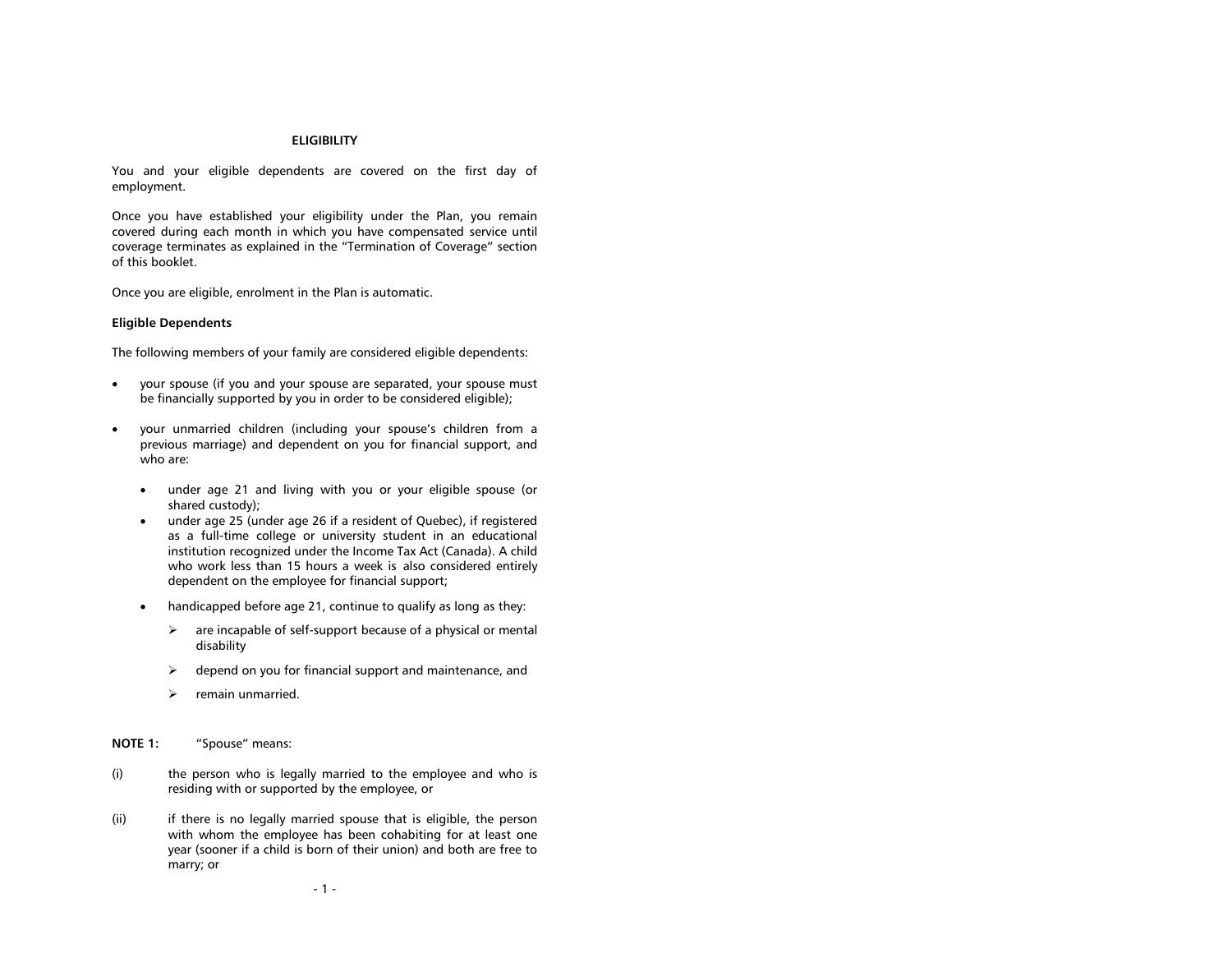- (iii) the person with whom the employee has been cohabiting for at least three years (sooner if a child is born of their union) if one or the other is, by law, prohibited from marrying by reason of a previous marriage.
- **NOTE 2:** The spouse of a CN employee who is covered under this plan as an employee can be designated as a dependent of the employee for Extended Health Care coverage if such spouse loses his or her own coverage.

#### **PLAN PROVISIONS**

<span id="page-4-0"></span>The Plan provides you and your eligible dependents with financial assistance for charges for necessary dental care expenses not covered by your provincial government health plans. It provides reimbursement for charges of dentists, physicians or other qualified personnel under the direct supervision of the dental or medical profession, for example, dental assistants and dental hygienists. Also covered are charges for services provided by specialists, dental mechanics, denturologists, denturists, and denture therapists, who are permitted by law to deal directly with the public. If no fee guide is issued, the customary fees used by the insurer will be applied.

#### <span id="page-4-1"></span>**Deductible**

After an annual deductible of \$40 per family has been paid, the Plan reimburses eligible dental expenses.

The deductible is the amount of eligible expenses you pay each year before the Plan begins to reimburse you.

## <span id="page-4-2"></span>**Covered Percentage**

The Plan reimburses 100% of eligible expenses for basic dental services and 50% of the expenses you incur for major restorative and prosthodontic services.

## <span id="page-4-3"></span>**Maximum**

The combined yearly maximum per person that can be reimbursed for basic dental care services and major restorative services combined, will be as follow:

| Effective March 1, 2019   | \$1,875 |
|---------------------------|---------|
| Effective January 1, 2020 | \$1.925 |
| Effective January 1, 2021 | \$1.950 |
| Effective January 1, 2022 | \$1,975 |
| Effective January 1, 2023 | \$2,000 |
|                           |         |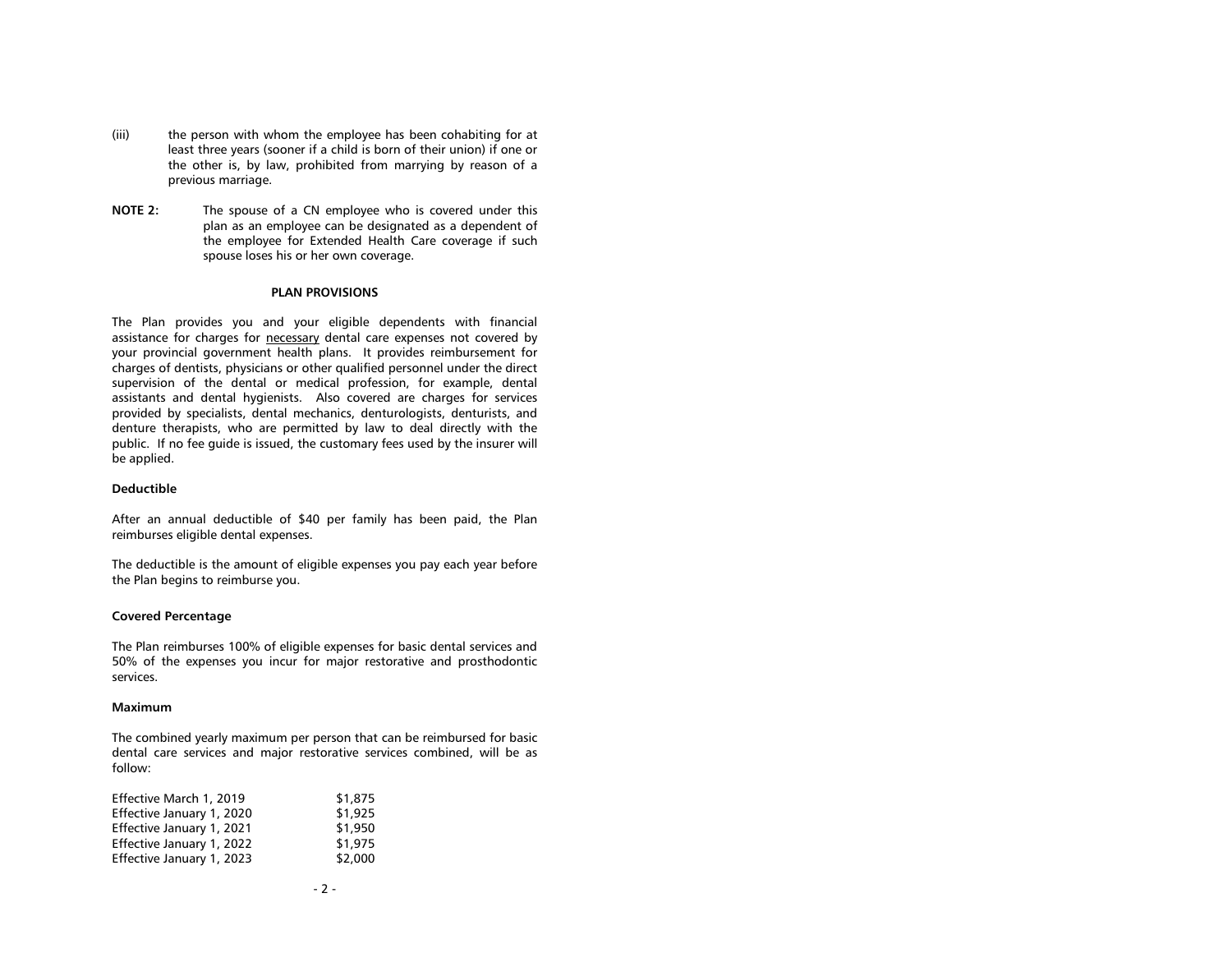If your coverage becomes effective July 1 or later, the combined maximum per person payable before the end of the year will be \$937.50 for year 2019, \$962.50 for year 2020, \$975 for year 2021, \$987.50 for year 2022 and \$1,000 for year 2023.

The provincial fee guide will be used to determine the amount that is reimbursed to you.

| Effective March 1, 2019: | the 2019 applicable provincial fee quides will be<br>used                            |
|--------------------------|--------------------------------------------------------------------------------------|
|                          | Effective January 1, 2020: the 2020 applicable provincial fee quides will be<br>used |
|                          | Effective January 1, 2021: the 2021 applicable provincial fee quides will be<br>used |
|                          | Effective January 1, 2022: the 2022 applicable provincial fee quides will be<br>used |
|                          | Effective January 1, 2023: the 2023 applicable provincial fee quides will be<br>used |

If no fee guide is issued by a province, the customary fees used by the insurer will be applicable.

If you or your eligible dependents receive treatment outside Canada, reimbursement will be determined based on the fee guide under this plan.

## **COVERED EXPENSES**

<span id="page-5-0"></span>Covered expenses are subject to the yearly deductible and the maximums. If more than one professionally adequate procedure is possible, the least expensive one will be considered the covered expense.

## <span id="page-5-1"></span>**Basic Dental Care Services**

(Reimbursed at 100%)

- oral examinations, cleaning and scaling of teeth, fluoride treatments and bite-wing x-rays: ONCE EVERY NINE MONTHS;
- Full-mouth series of X-rays: ONCE EVERY 24 MONTHS;
- Extractions and alveolectomy (bone work) at time of tooth extraction;
- Dental surgery;
- General anaesthesia and diagnostic x-ray and laboratory procedures required for dental surgery;
- Amalgam, silicate, acrylic and composite fillings;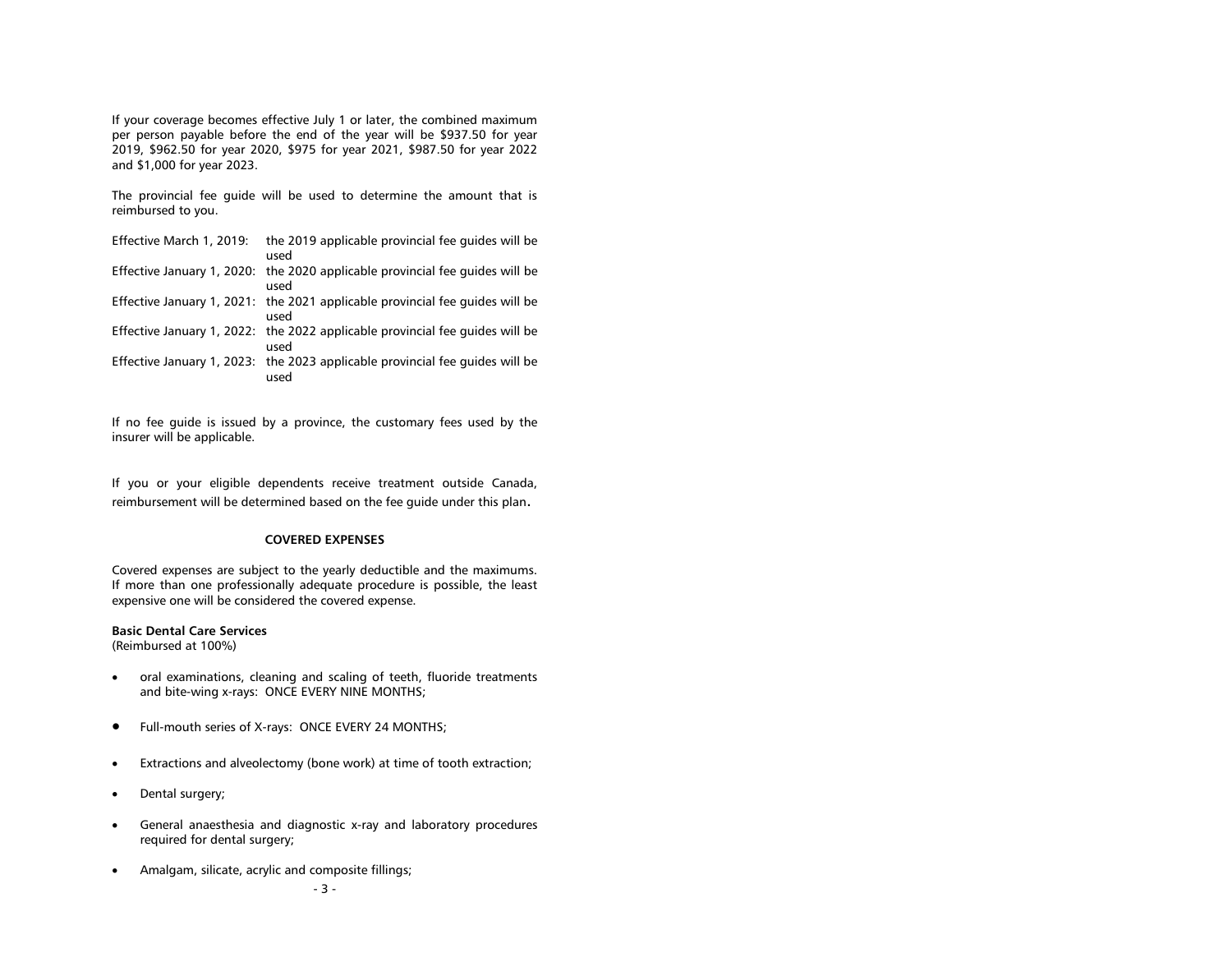- Necessary treatment for relief of dental pain;
- Cost of medication when provided by injection in your dentist's office;
- Space maintainers for missing primary teeth and habit-breaking appliances;
- Consultations required by the attending dentist;
- Surgical removal of tumors, cysts, neoplasms;
- Incision and drainage of abscess;
- Pit and fissure sealants.

## **Endodontic and Periodontal treatments**

**(**Reimbursed at 80%)

- Periodontal treatment (gum and tissue treatment)
- Endodontic, including root canal therapy;

## <span id="page-6-0"></span>**Major Restorative Services**

(Reimbursed at 50%)

- Crowns and repairs of crowns;
- Inlays and onlays;
- Provision for an initial prosthodontic appliance (fixed bridge restoration, removable partial or complete dentures);
- Replacement of an existing fixed bridge or removable partial or complete denture in the following circumstances:
	- (a) it is over five years old and cannot be repaired;
	- (b) it replaces a temporary appliance installed while you were covered by the Plan. In this case, the replacement is considered permanent;
	- (c) it is required because of the installation of an initial opposing denture while you were covered by the Plan;
	- (d) it is required as the result of an accidental dental injury that occurs while you are covered by the Plan;
	- (e) if necessitated by the extraction of additional teeth, while you are covered by the Plan. If the existing appliance can be made serviceable, only the expense for the portion required to replace the teeth extracted is covered.
- Repairs to existing dentures, including relining, rebasing;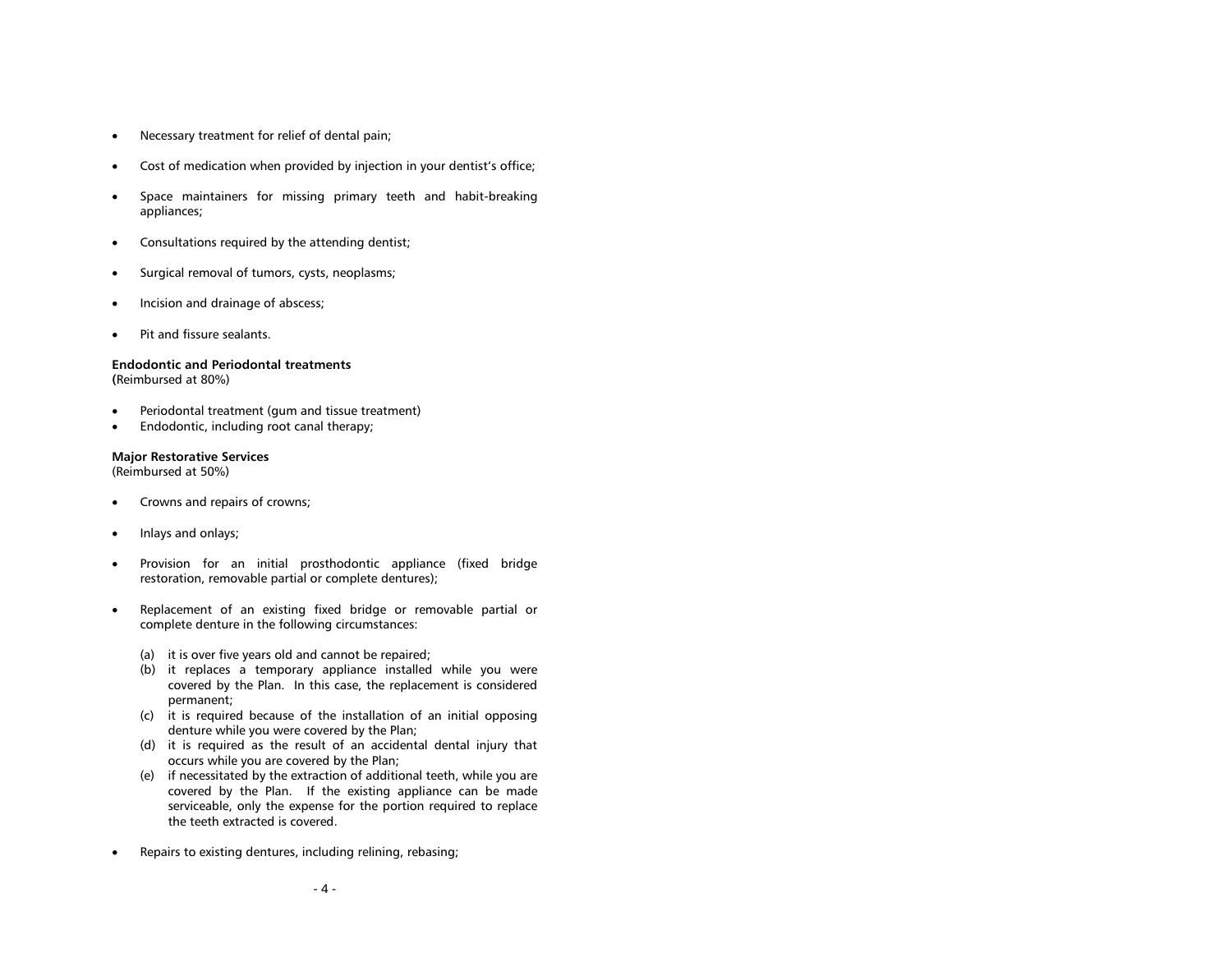- Procedures involving the use of gold, only if the use of a dental practice would not result in a lower cost. If a less expensive substitute could have been used, only the lower cost reasonable substitute consistent with generally-accepted is covered.
- Orthodontic treatment (braces and corrective devices) treatment will be available to the employee and his/her dependent(s). The Plan will reimburse up to 50% of the charges for treatment up to a lifetime maximum of \$750 per covered individual (effective March 1, 2019).

#### **TREATMENT PLAN FOR EXPENSES IN EXCESS OF \$400**

<span id="page-7-0"></span>For you and your dentist to know in advance how much the Dental Plan will reimburse, you must file a treatment plan whenever the total cost of the proposed dental work is expected to exceed \$400.

The plan describes the proposed treatment and its cost. Usually, the dentist completes the standard claim form, indicating the services to be performed and includes X-rays and laboratory fees, if necessary, and sends it to Sun Life, which determines the amount to be reimbursed under the Dental Plan. A list of their offices is shown in the "Sun Life Claim Offices" section of this booklet or on the claim form.

## **EXPENSES NOT COVERED**

<span id="page-7-1"></span>The Plan does not cover:

Cosmetic treatment, dietary planning, plaque control, oral hygiene instruction, congenital or developmental malformation;

Cost of dentures which have been lost, mislaid or stolen;

Charges for missed appointments or for completion of claim forms required by Sun Life;

Treatment received from a dental or medical department maintained by CN, a labour union, a mutual benefit association or similar type of group;

Treatment that is free of charge or covered by a government or for which any government prohibits payment;

Treatment required as a result of any intentionally self-inflicted injury, war, participating in a riot or insurrection;

Services and supplies rendered for full-mouth or major reconstructions, vertical dimension correction or correction of a temporal mandibular joint dysfunction;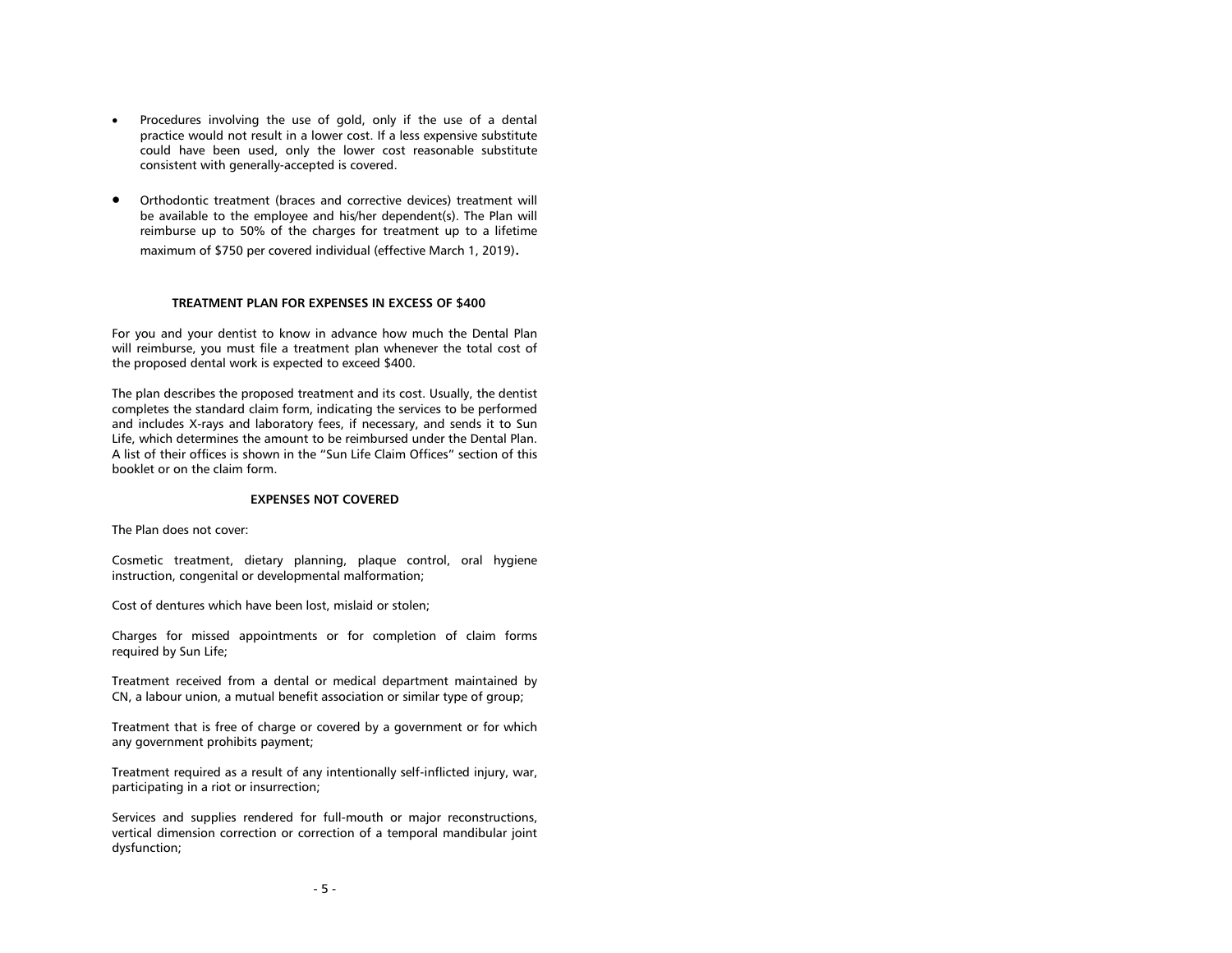Treatment not yet approved by the Canadian Dental Association or which is clearly experimental in nature;

Treatment required as a result of an injury sustained while working for pay or profit other than for CN; or

Injury of an eligible dependent working for pay or profit;

Any portion of dental expenses covered under Workers' Compensation or similar program.

## **COORDINATION OF BENEFITS**

<span id="page-8-0"></span>If you and your spouse are covered by different Dental Plans, the combined benefits from the two plans cannot exceed the expenses actually incurred. They are coordinated as follows:

Expenses incurred by your spouse are reimbursed first by your spouse's plan and then by the *CN Dental Plan*, if a balance remains;

Expenses incurred for eligible children are first reimbursed by the plan of the parent whose birthday falls earliest in the year.

## **TERMINATION OF COVERAGE**

<span id="page-8-1"></span>Your coverage and coverage for your dependents under the Dental Plan terminates, as follows:

In case of:

- 1. **resignation or dismissal**, on the date your employment relationship ends;
- 2. **retirement**, at the end of the month in which you retire under the pension plan rules;
- 3. **leave of absence**, on the last day worked (except as indicated in the section entitled "Continuation of Coverage");
- 4. **layoff, strike, lock-out, or death,** on the last day worked.

Coverage for dependents ends on the date your coverage ends (except in case of death, at the end of the month in which you die) or on the date the dependent ceases to meet the eligibility criteria outlined in the "Eligibility" section of this booklet.

If you are transferred out of a bargaining unit covered by this Plan into another position in the Company, where the Plan does not apply, your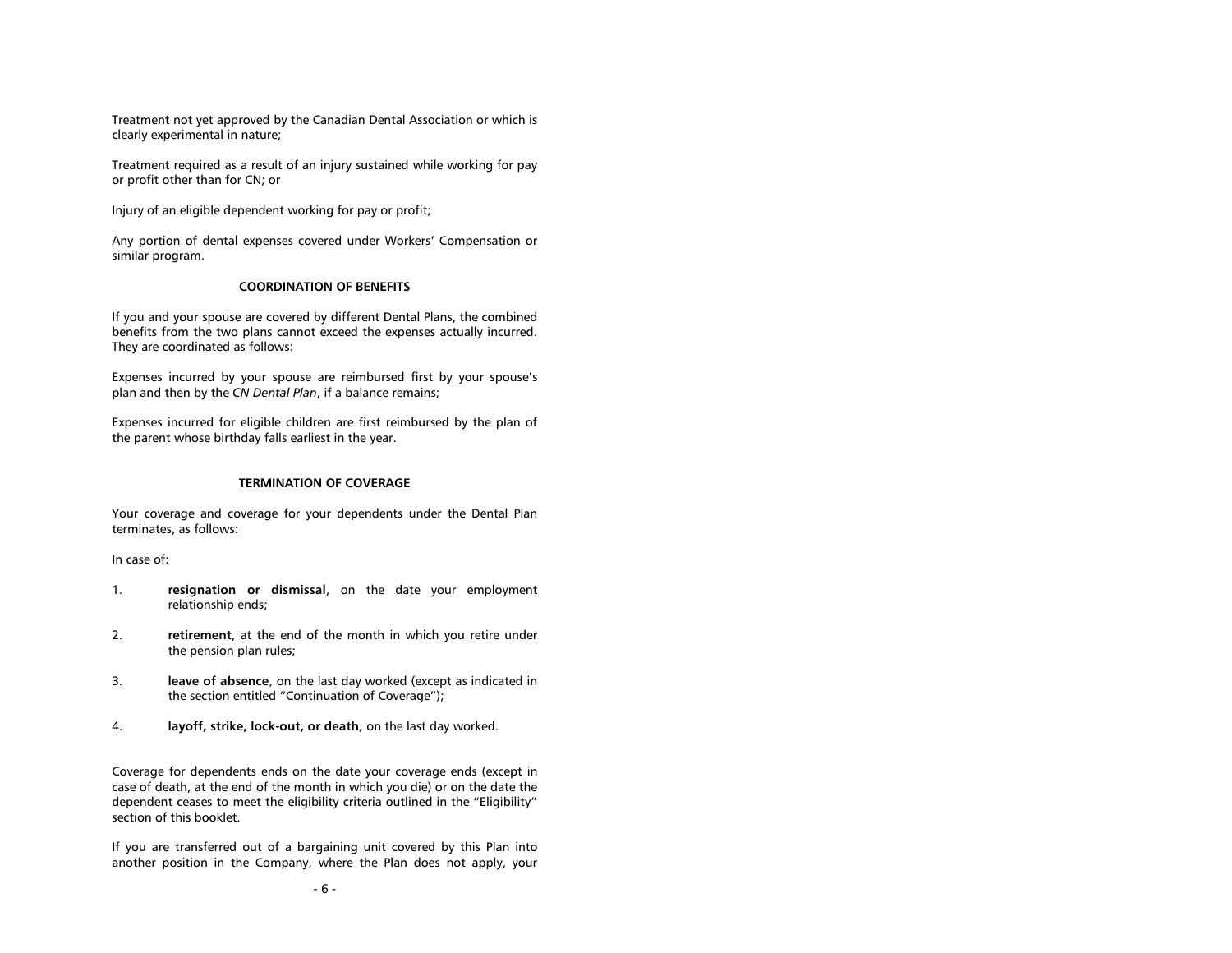coverage terminates on the last day of the month in which you worked in the bargaining unit.

## **CONTINUATION OF COVERAGE**

- <span id="page-9-0"></span>1. In cases of leave of absence due to disability covered by Workers' Compensation Authority, your coverage will be maintained by CN, at no cost to you, for the entire period during which you are receiving Workers' Compensation benefits and undergoing treatment and rehabilitation at the expense of a Workers' Compensation authority, but not beyond the end of the month in which you are age 65.
- 2. In cases of leave of absence due to disability, illness or injury not covered by Workers' Compensation authority, coverage will be maintained by CN, at no cost to you, for the duration of your leave from the end of the month in which the leave of absence begins provided that you are in receipt of short-term disability benefits or employment insurance sickness benefits.
- 3. In cases of maternity, parental and compassionate care leave, your coverage will be continued for the duration of your leave.
- 4. During the closure of the Main Shops for annual vacation, eligible employees who are laid off involuntarily will have emergency dental treatment covered by the Plan.

**In cases of layoff, strike, lock-out and retirement** (and for dependents, in the event of death), expenses for crowns, bridgework or dentures for which an impression was taken and the tooth or teeth prepared before your coverage terminates, and which are installed within 30 calendar days after the termination of your coverage, are considered eligible expenses.

## **REINSTATEMENT OF COVERAGE**

<span id="page-9-1"></span>You are automatically covered from the date you return to active work if your coverage has been terminated while you were laid off or on leave of absence, on strike, lock-out or dismissed but reinstated.

## **HOW TO MAKE A CLAIM**

<span id="page-9-2"></span>When you wish to file a dental claim:

1. Obtain a dental form from CN's ePortal. You can also use the dentist's standard claim form; however, be sure that you attach a completed Part 2 of the CN claim form.

> a) Complete part 2 of the claim form and ask your dentist to complete the appropriate sections.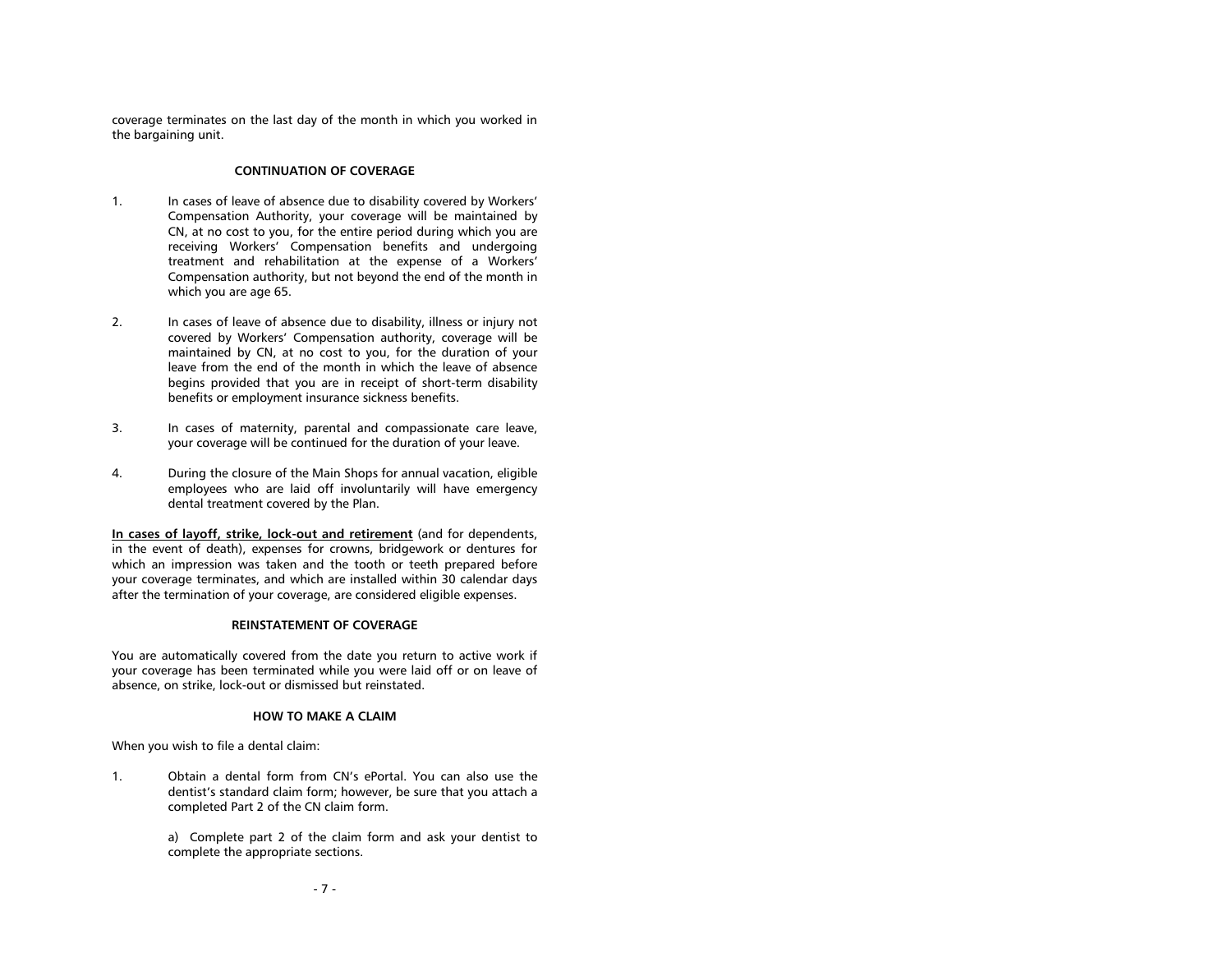b) Send the signed, fully completed form to Sun Life office nearest to your official residence. The addresses are listed in the section entitled "Sun Life Claim Offices" of this booklet or on the claim form.

- 2. Your dentist may also submit your claim electronically but must indicate 025725 as the policy number.
- **NOTE: Sun Life MUST receive your claim no later than 90 days after the end of the calendar year during which you incur the expenses.**

Sun Life will send the claim payment either to you or to your dentist, depending upon the arrangements you make with your dentist (see Part 1 of the claim form).

A separate claim form is required for each patient and you may claim as often as you have dental expenses covered by the Plan. You should complete and send in a claim form even if your first expense is less than the deductible of \$40.

When enquiring about a dental claim at Sun Life always quote your Plan no. 025725, as well as your member I.D.  $(1 + PIN)$ .

#### **SUN LIFE CLAIM OFFICES**

| Sun Life of Canada   | Sun Life of Canada  |
|----------------------|---------------------|
| P.O. Box 11658.      | P.O. Box 2010,      |
| Stn CV               | Stn Waterloo        |
| Montreal, Ouebec     | Waterloo, Ontario   |
| H <sub>3</sub> C 6C1 | N <sub>2</sub> 10A6 |
|                      |                     |

<span id="page-10-0"></span>Toll-free: 1-800-361-6212 Toll-free: 1-800-361-6212

## **DISPUTE OF CLAIMS**

You are responsible to complete the claim forms and to supply proof of expenses incurred as deemed necessary and appropriate by Sun Life.

If you are denied all or any part of a claim, you will receive a notice, in writing, giving the specific reasons for such denial and a description of any additional material necessary in support of the claim.

You have 60 calendar days from the day of denial in which to take action.

If the denial is on the basis of technique or treatment, work with your dentist to provide information and documentation and submit it to the appropriate Sun Life Benefit Payment Office for review.

If the denial is on the basis of eligibility, please contact the Benefits Administration Group (1-800-363-6060) and select the appropriate options